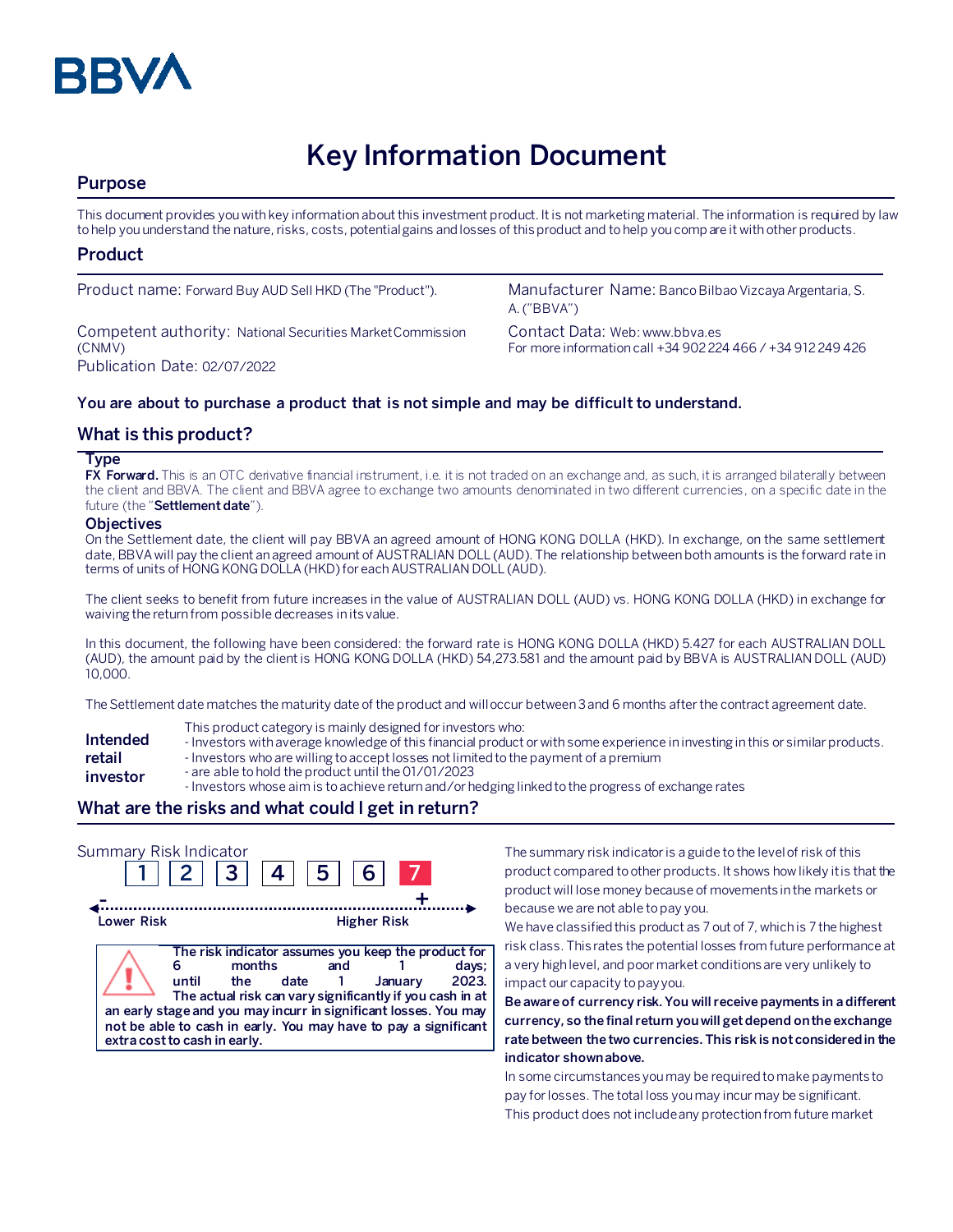#### Performance Scenarios

Market developments in the future cannot be accurately predicted. The scenarios shown are only an indication of some of the p ossible outcomes based on recent returns. Actual returns could be lower.

| Nominal Amount AUD 15,000 |                                            |                                    |  |  |
|---------------------------|--------------------------------------------|------------------------------------|--|--|
| <b>Scenarios</b>          |                                            | 6 months and 1 days final maturity |  |  |
| Stress scenario           | What you might get back or pay after costs | AUD -5,162                         |  |  |
|                           | Return/loss over nominal amount:           | $-34.41\%$                         |  |  |
| Unfavourable<br>scenario  | What you might get back or pay after costs | AUD -1.268                         |  |  |
|                           | Return/loss over nominal amount:           | -8.45%                             |  |  |
| Moderate<br>scenario      | What you might get back or pay after costs | <b>AUD-42</b>                      |  |  |
|                           | Return/loss over nominal amount:           | $-0.28%$                           |  |  |
| Favourable<br>scenario    | What you might get back or pay after costs | AUD 1.053                          |  |  |
|                           | Return/loss over nominal amount:           | 7.02%                              |  |  |

This table shows the money you could get back or pay over the next 6 months and 1 days , under different scenarios, assuming a Nominal Value of 15,000 AUD.The scenarios shown illustrate how your Nominal Amount could perform. You can compare them with the s cenarios of other products.The scenarios presented are an estimate of future performance based on evidence from the past on how the value of this investment Nominal Amount varies, and are not an exact indicator. What you get will vary depending on how the market performs and how long you keep the Nominal Amount/product.

The stress scenario shows what you might get back or pay in extreme market circumstances, and it does not take into account the situation where we are not able to pay you. The figures shown include all the costs of the product itself, and includes the costs of your advisor or distributor. The figures do not take into account your personal tax situation, which may also affect how much you get back.

#### **What happens if BBVA is unable to pay out?**

The customer would suffer a financial loss. In addition, this product is not covered by the Deposit Guarantee Fund for Financial Institutions or any other guarantee system or guarantor.

In the event of the resolution of BBVA (the process that would apply if BBVA were unviable or if it were foreseeable that it would become unviable in the near future and for reasons of public interest and financial stability it is necessary to avoid it going bankrupt), this product could be converted into shares or the payment obligations undertaken by BBVA to the customer could be reduced and the customer could therefore suffer losses.

# **What are the costs?**

The Reduction in Yield (RIY) shows what impact the total costs you pay will have on the performance of the product. The total costs take into account one-off, ongoing and incidental costs

The amounts shown here are the cumulative costs of the product itself, for three different holding periods. They include potential early exit penalties. The figures assume a Nominal Value of 15,000 AUD. he figures are estimates and may change in the future.

#### **Costs Over Time**

| Nominal Amount AUD 15,000 |                                                                      |  |  |  |
|---------------------------|----------------------------------------------------------------------|--|--|--|
| <b>Scenarios</b>          | If you cash in at the end of the recommended holding period 6 months |  |  |  |
| Total costs               | AUD 97.86                                                            |  |  |  |
| Impact on return (RIY)    | 0.65%                                                                |  |  |  |
| Composition of costs      |                                                                      |  |  |  |

The table below shows:

- the impact of the different types of costs on the performance of the product at the end of the recommended holding period;
- the meaning of the different cost categories.

| This table shows the impact on return |             |       |                                                                                                                                                                                   |
|---------------------------------------|-------------|-------|-----------------------------------------------------------------------------------------------------------------------------------------------------------------------------------|
| One-off<br>costs                      | Entry costs | 0.65% | The impact of the costs you pay when entering your investment. The impact of the costs already<br>included in the price. This includes the costs of distribution of your product. |